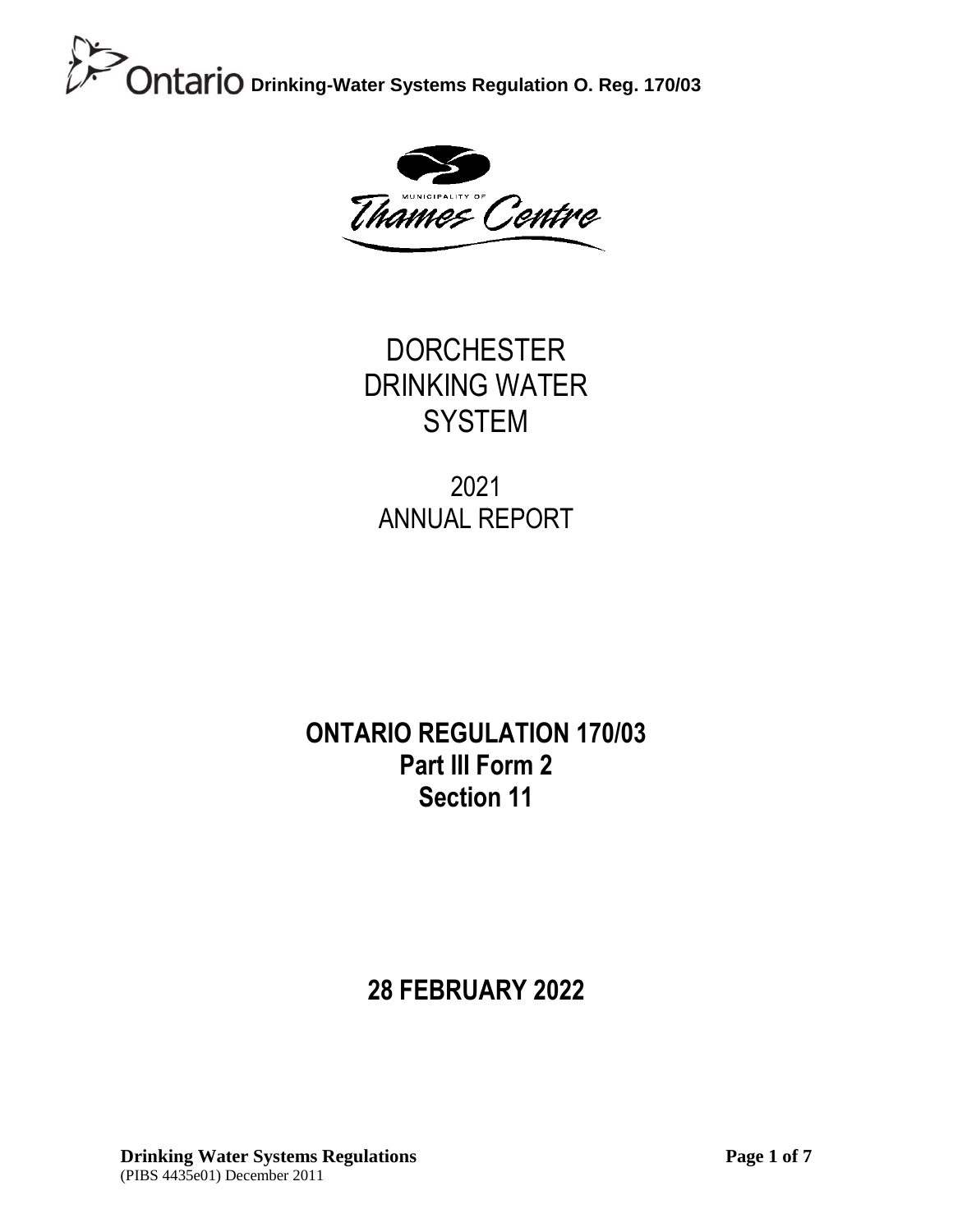#### **ANNUAL REPORT – DORCHESTER DWS**

| <b>Drinking-Water System Number:</b>   | 220002146                            |
|----------------------------------------|--------------------------------------|
| <b>Drinking-Water System Name:</b>     | Dorchester Drinking Water System     |
| <b>Drinking-Water System Owner:</b>    | <b>Municipality of Thames Centre</b> |
| <b>Drinking-Water System Category:</b> | Large Municipal Residential          |
| Period being reported:                 | January 1, 2021 to December 31, 2021 |

#### *For Large Municipal Residential Water Systems*

**Does your Drinking-Water System serve more than 10,000 people?** Yes [ ] No [X] **Is your annual report available to the public at no charge on a web site on the Internet?**  Yes [X] No [ ] **Location where Summary Report required under O. Reg. 170/03 Schedule 22 will be available for** 

**inspection.** 

• Available by calling Thames Centre water department at (519) 268-7490 or on Thames Centre website at [www.thamescentre.on.ca](http://www.thamescentre.on.ca/) or at the municipal offices at 4305 Hamilton Road, Dorchester, ON N0L 1G3

#### **List all Drinking-Water Systems (if any), which receive all of their drinking water from your system:**

| <b>Drinking Water System Name</b> | <b>Drinking Water System Number</b> |
|-----------------------------------|-------------------------------------|
| None                              | N/A                                 |

#### **Indicate how you notified system users that your annual report is available, and is free of charge.**

- [X] Public access/notice via the web
- [X] Public access/notice via Government Office
- [X] Public access/notice via Public Request
- [X] Public access/notice via a Public Library

#### **Describe your Drinking-Water System**

The Dorchester Drinking Water System consists of 9 (nine) groundwater wells. The raw water from the production wells passes through a treatment system consisting of clear-wells, a chemical feed system, filtration system, ultraviolet disinfection, storage reservoirs, and high lift pumps. Operation of the treatment system is controlled based upon the liquid level condition within the elevated water storage tank in the village of Dorchester. The SCADA system indicates to the water treatment facility PLC when treated water is required to be pumped into the distribution system. During periods of low demand, the treatment system remains in the ready mode. The distribution system consists of approximately 46.73km of water main contained within the urban boundaries of the village of Dorchester.

#### **List all water treatment chemicals used over this reporting period**

• sodium hypochlorite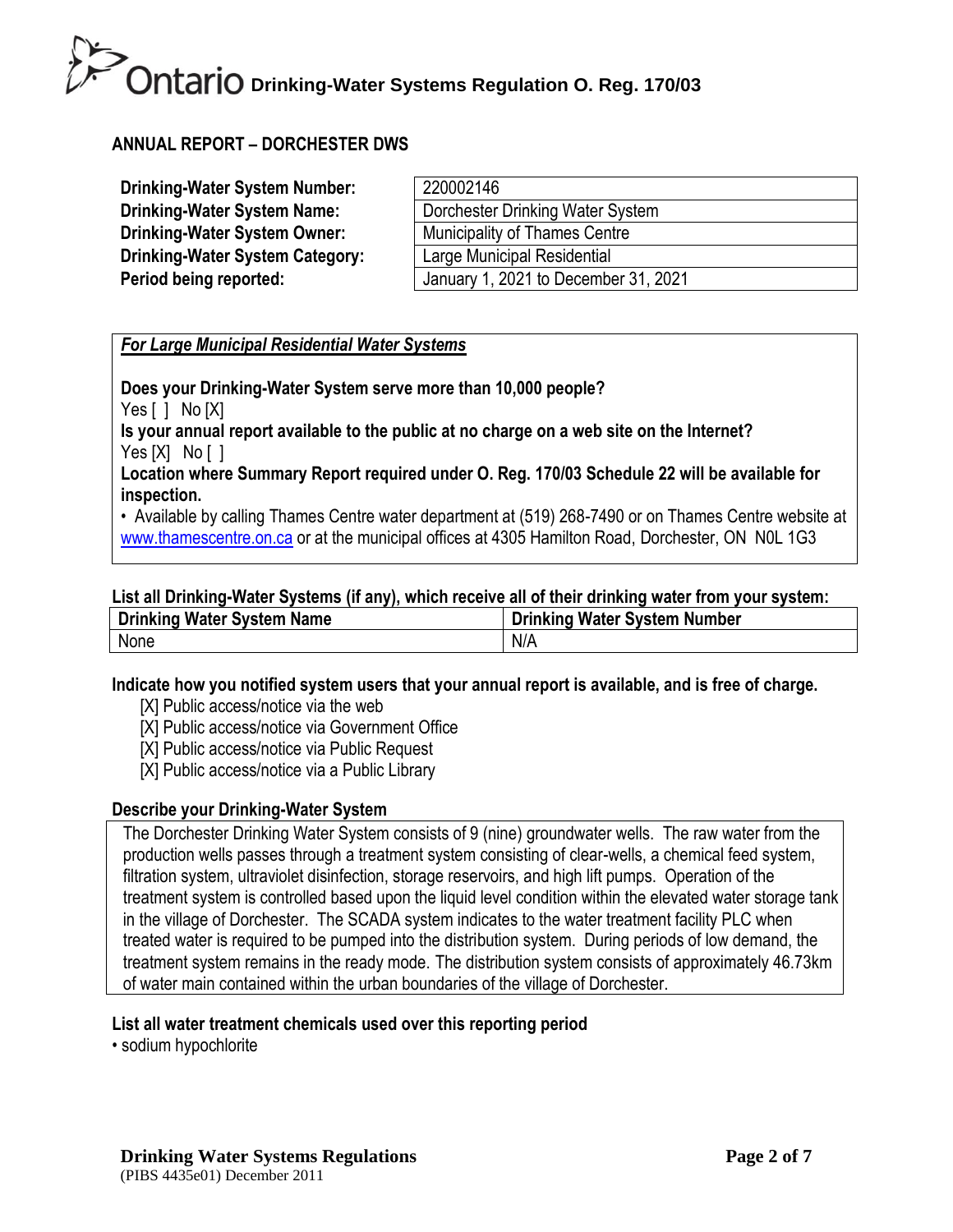#### **Were any significant expenses incurred to?**

- **[X]** Install required equipment
- **[X]** Repair required equipment
- [**X**] Replace required equipment

#### **Please provide a brief description and a breakdown of monetary expenses incurred**

- install Water Tower bypass system = \$38,575
- repair production well 3PW-8 casing and screen = \$30,346
- Dorchester Well exploration program = \$53,591
- Dorchester WTF roof repair = \$66,733
- Backup highlift motor = \$18,023

#### **Provide details on the notices submitted in accordance with subsection 18(1) of the Safe Drinking-Water Act or section 16-4 of Schedule 16 of O.Reg.170/03 and reported to Spills Action Centre**

| <b>Adverse</b><br><b>Incident Date</b> | Parameter                       | <b>Corrective Action</b><br><b>Taken</b> | <b>Adverse Water</b><br><b>Quality Indicator</b><br>#(AWQI) | <b>Sample</b><br>Result(s) | <b>Maximum Allowable</b><br>Concentration<br>(MAC) |
|----------------------------------------|---------------------------------|------------------------------------------|-------------------------------------------------------------|----------------------------|----------------------------------------------------|
| 2021 03 30                             | <b>Trihalomethanes</b><br>(THM) | report to MECP /<br><b>MLHU</b>          | 153782                                                      | 101.17µg/L<br>RAA          | 100µg/L RAA                                        |
| 2021 06 18                             | <b>Trihalomethanes</b><br>(THM) | report to MECP /<br><b>MLHU</b>          | 154344                                                      | 100.5µg/L<br><b>RAA</b>    | 100µg/L RAA                                        |
| 2021 10 04                             | <b>Trihalomethanes</b><br>THM)  | report to MECP /<br>MLHU / resample      | 155787                                                      | 102.42µg/L<br><b>RAA</b>   | 100µg/L RAA                                        |

#### **Microbiological testing done under the Schedule 10, 11 or 12 of Regulation 170/03, during this reporting period.**

| <b>Sample</b><br><b>Source</b> | <b>Number</b><br><b>of</b><br><b>Samples</b> | Range of E.Coli<br><b>Results</b><br>$(min #)-(max #)$ | <b>Range of Total</b><br><b>Coliform Results</b><br>$(min #)-(max #)$ | <b>Number</b><br>of HPC<br><b>Samples</b> | Range of HPC<br><b>Results</b><br>$(min #)-(max #)$ |
|--------------------------------|----------------------------------------------|--------------------------------------------------------|-----------------------------------------------------------------------|-------------------------------------------|-----------------------------------------------------|
| Raw Water                      | 359                                          | ი – 1                                                  | $0 - 1$                                                               |                                           | N/R                                                 |
| Treated Water                  | 52                                           | 0 - 0                                                  | $0 - 0$                                                               | 52                                        | $< 10 - 20$                                         |
| <b>Distribution Water</b>      | 206                                          | 0 - 0                                                  | $0 - 0$                                                               | 56                                        | $< 10 - 30$                                         |

#### **Operational testing done under Schedule 7, 8 or 9 of Regulation 170/03 during the period covered by this Annual Report.**

| Sample Analysis / Sample Source                                                          | <b>Number of Samples</b>                | <b>Range of Results</b><br>$(min #)-(max #)$ | <b>Average Level</b><br>recorded |
|------------------------------------------------------------------------------------------|-----------------------------------------|----------------------------------------------|----------------------------------|
| Turbidity /<br>Storage Reservoirs - treated water (TW)                                   | 524,228                                 | $0.00 - 10.20$ ntu                           | $0.07$ ntu                       |
| Chlorine (free) /<br>Storage Reservoirs - treated water (TW)                             | 524,228                                 | $0.00 - 5.00$ mg/L                           | 1.57 $mg/L$                      |
| Fluoride (if the DWS provides fluoridation) /<br>Storage Reservoirs - treated water (TW) | Fluoride is not added<br>to this system |                                              |                                  |
| Chlorine (free) /<br>Hamilton Road - Distribution water (DW)                             | 365                                     | $0.45 - 1.79$ mg/L                           | $1.18$ mg/L                      |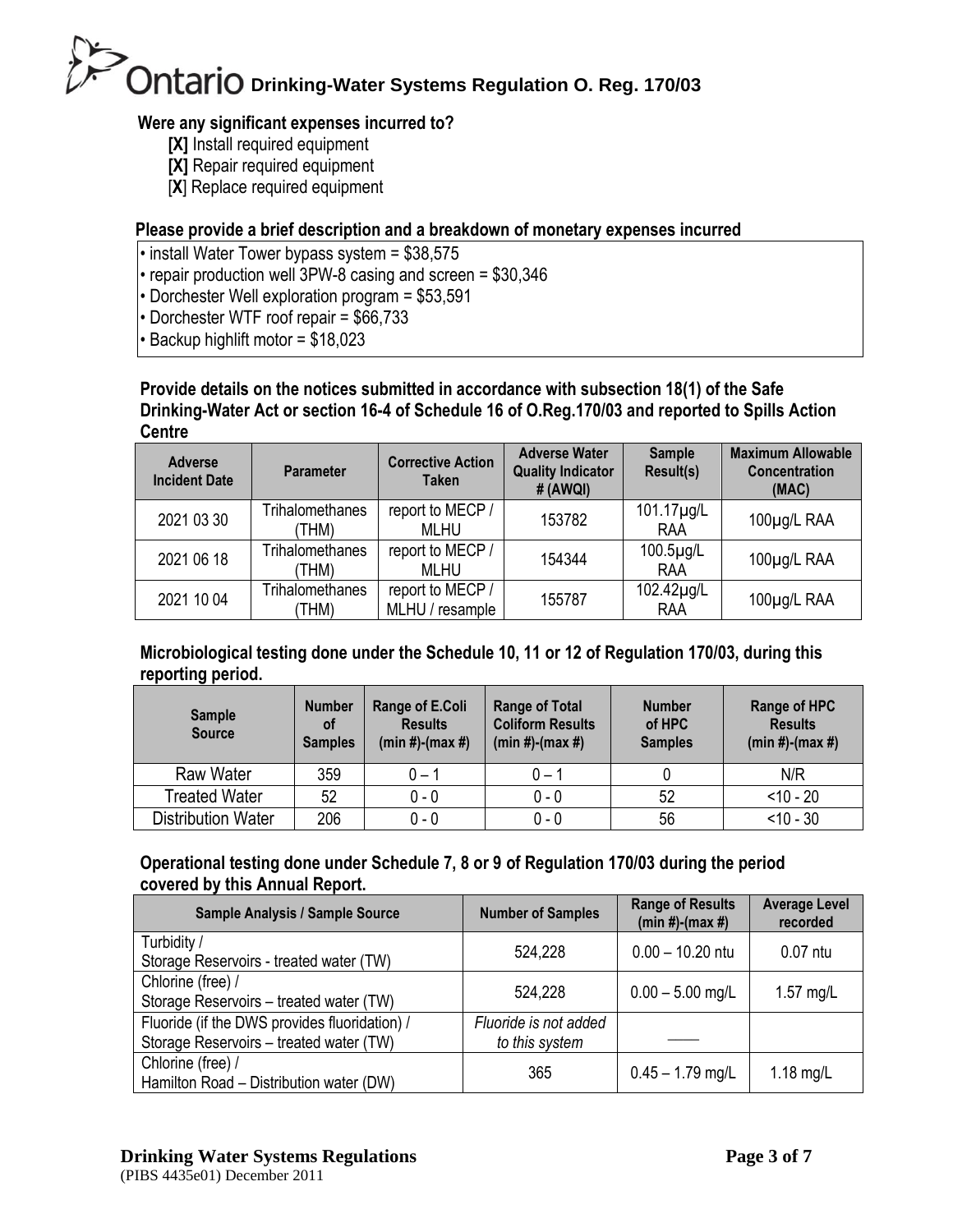Turbidity levels recorded below 0.04 ntu and above 0.25 ntu were instantaneous results directly caused by composite analyzer failure or maintenance activities and are not indicative of actual water system levels. Chlorine levels recorded in the storage reservoirs below 1.06 mg/L or above 2.12 mg/L were instantaneous results directly caused by composite analyzer or chemical dosing pump maintenance activities and are not indicative of actual water system levels.

#### **Hardness**

This is an aesthetic parameter that may affect the appearance of the water but is not related to health. Well water commonly has high levels of hardness and other minerals from being in contact with underground rock formations. Many households have water softeners to help reduce white calcium deposits and improve the efficiency of soaps. This information is included here to help set the water softener at the level recommended by the manufacturer. The most recent Hardness (CaCO3) sample (February 19<sup>th</sup>, 2021) returned with a result of 276 mg/L (equivalent to 16.14 grains).

#### **Summary of additional testing and sampling carried out in accordance with the requirement of an approval, order or other legal instrument**.

| Date of legal instrument issued                                                              | <b>Parameter</b>       | Date<br><b>Sampled</b> | <b>Result</b>                       | <b>Unit of Measure</b> |
|----------------------------------------------------------------------------------------------|------------------------|------------------------|-------------------------------------|------------------------|
| Dorchester Drinking Water System<br>MDWL Issue Number: 4<br>Schedule C, table 5 (2017 12 12) | Trihalomethanes<br>THM | monthly                | 99.3<br>(running annual<br>average) | $\mu$ g/L              |

#### **Summary of INORGANIC parameters tested during this reporting period or the most recent sample results** *(required sampling frequency = every 12 months)*

| <b>Parameter</b>         | <b>Sample Date</b>   | <b>Result Value</b>                                               | <b>Unit of Measure</b> | <b>Exceedance</b> |
|--------------------------|----------------------|-------------------------------------------------------------------|------------------------|-------------------|
| Antimony                 | 19 Feb 2021          | $0.90$ <mdl< td=""><td><math>\mu</math>g/L</td><td>no</td></mdl<> | $\mu$ g/L              | no                |
| Arsenic                  | 19 Feb 2021          | 0.4                                                               | $\mu$ g/L              | no                |
| <b>Barium</b>            | 19 Feb 2021          | 81.7                                                              | µg/L                   | no                |
| Boron                    | 19 Feb 2021          | 21                                                                | $\mu$ g/L              | no                |
| Cadmium                  | 19 Feb 2021          | 0.003                                                             | $\mu$ g/L              | no                |
| Chromium                 | 19 Feb 2021          | 0.54                                                              | $\mu$ g/L              | no                |
| *Lead                    | see summary<br>below |                                                                   |                        |                   |
| Mercury                  | 19 Feb 2021          | $0.01$ <mdl< td=""><td><math>\mu</math>g/L</td><td>no</td></mdl<> | $\mu$ g/L              | no                |
| Selenium                 | 19 Feb 2021          | 0.19                                                              | $\mu$ g/L              | no                |
| Sodium (every 5 years)   | 14 Feb 2020          | 28.2                                                              | mg/L                   | yes               |
| Uranium                  | 19 Feb 2021          | 1.04                                                              | $\mu$ g/L              | no                |
| Fluoride (every 5 years) | 14 Feb 2020          | 0.15                                                              | mg/L                   | no                |
|                          | 19 Feb 2021          | $0.003$ <mdl< td=""><td>mg/L</td><td>no</td></mdl<>               | mg/L                   | no                |
| Nitrite                  | 18 May 2021          | $0.003$ <mdl< td=""><td>mg/L</td><td>no</td></mdl<>               | mg/L                   | no                |
|                          | 17 Aug 2021          | $0.003$ <mdl< td=""><td>mg/L</td><td>no</td></mdl<>               | mg/L                   | no                |
|                          | 17 Nov 2021          | $0.003$ <mdl< td=""><td>mg/L</td><td>no</td></mdl<>               | mg/L                   | no                |
|                          | 19 Feb 2021          | 1.07                                                              | mg/L                   | no                |
| Nitrate                  | 18 May 2021          | 1.52                                                              | mg/L                   | no                |
|                          | 17 Aug 2021          | 1.47                                                              | mg/L                   | no                |
|                          | 17 Nov 2021          | 1.18                                                              | mg/L                   | no                |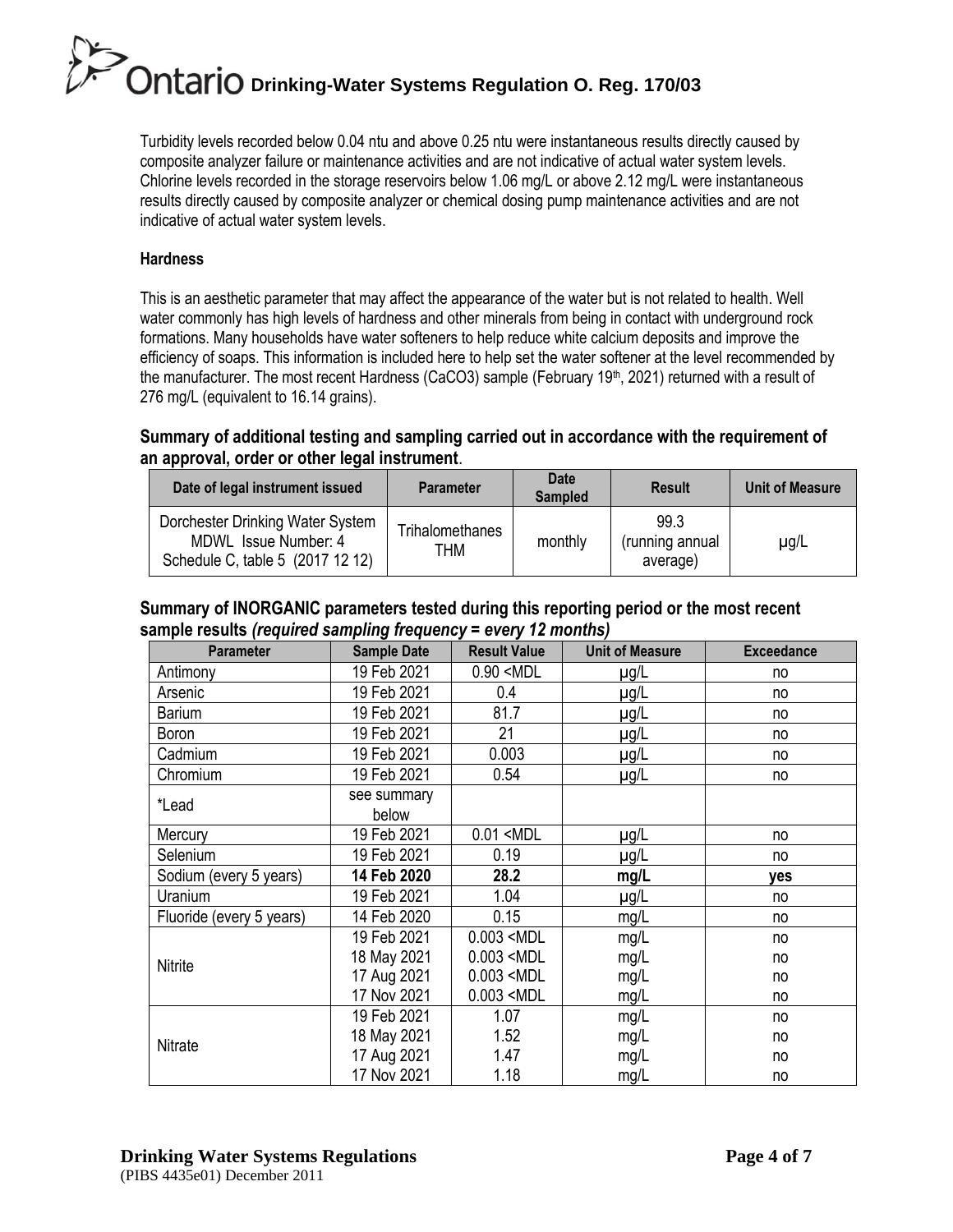**Summary of LEAD testing under Schedule 15.1 during this reporting period – Summer: (June 15/2021 – October 15/2021) Winter: (December 15/2021 – April 15/2022)**

| ,,,,,,,,,,,<br>IVWIIV IVILVLI<br>.<br>/\WIII IV/LVLL |                    |                        |                       |                   |                       |
|------------------------------------------------------|--------------------|------------------------|-----------------------|-------------------|-----------------------|
| <b>Sampling</b>                                      | <b>Residential</b> | <b>Non-Residential</b> | <b>Distribution</b>   | Any Change in     | <b>Distribution</b>   |
| <b>Period</b>                                        | <b>Samples</b>     | <b>Samples</b>         | <b>System Samples</b> | Water             | <b>System Samples</b> |
|                                                      | <b>LEAD</b>        | LEAD                   | <b>LEAD</b>           | Chemistry?        | <b>ALKALINITY</b>     |
|                                                      | range of results   | range of results       | range of results      | (ie. variance in  | range of results      |
|                                                      | $(\mu g/L)$        | $(\mu g/L)$            | $(\mu g/L)$           | <b>Alkalinity</b> | (mg/L)                |
|                                                      |                    |                        |                       | sample results    |                       |
|                                                      |                    |                        |                       |                   |                       |
|                                                      | acceptable level   | acceptable level       | acceptable level      |                   | acceptable level      |
|                                                      | $<$ 10 µg/L        | $<$ 10 µg/L            | $<$ 10 µg/L           |                   | 30-500mg/L            |
|                                                      |                    |                        |                       |                   |                       |
| Summer                                               | N/R                | N/R                    | N/R                   | no                | $221 - 227$           |
| Winter                                               | N/R                | N/R                    | N/R                   | no                | 234 - 235             |

 $\bullet\bullet\quad$  N/R = not required - water system qualified for MECP Reduced Sampling (O.Reg170/03 schedule 15.1-5)

#### **Summary of ORGANIC parameters sampled during this reporting period or the most recent sample results (required sampling frequency = every 12 months)**

| <b>Parameter</b>                              | <b>Sample Date</b> | <b>Result Value</b>                                                | <b>Unit of Measure</b> | <b>Exceedance</b> |
|-----------------------------------------------|--------------------|--------------------------------------------------------------------|------------------------|-------------------|
| Alachlor                                      | 19 Feb 2021        | $0.020$ <mdl< td=""><td><math>\mu</math>g/L</td><td>no</td></mdl<> | $\mu$ g/L              | no                |
| Atrazine + N-dealkylated<br>metobolites       | 19 Feb 2021        | $0.010$ <mdl< td=""><td><math>\mu</math>g/L</td><td>no</td></mdl<> | $\mu$ g/L              | no                |
| Azinphos-methyl                               | 19 Feb 2021        | $0.050$ <mdl< td=""><td><math>\mu</math>g/L</td><td>no</td></mdl<> | $\mu$ g/L              | no                |
| Benzene                                       | 19 Feb 2021        | $0.320$ <mdl< td=""><td><math>\mu</math>g/L</td><td>no</td></mdl<> | $\mu$ g/L              | no                |
| Benzo(a)pyrene                                | 19 Feb 2021        | $0.004$ <mdl< td=""><td>µg/L</td><td>no</td></mdl<>                | µg/L                   | no                |
| Bromoxynil                                    | 19 Feb 2021        | $0.330$ <mdl< td=""><td><math>\mu</math>g/L</td><td>no</td></mdl<> | $\mu$ g/L              | no                |
| Carbaryl                                      | 19 Feb 2021        | $0.050$ <mdl< td=""><td>µg/L</td><td>no</td></mdl<>                | µg/L                   | no                |
| Carbofuran                                    | 19 Feb 2021        | $0.010$ <mdl< td=""><td><math>\mu</math>g/L</td><td>no</td></mdl<> | $\mu$ g/L              | no                |
| Carbon Tetrachloride                          | 19 Feb 2021        | $0.170$ <mdl< td=""><td>µg/L</td><td>no</td></mdl<>                | µg/L                   | no                |
| Chlorpyrifos                                  | 19 Feb 2021        | $0.020$ <mdl< td=""><td><math>\mu</math>g/L</td><td>no</td></mdl<> | $\mu$ g/L              | no                |
| Diazinon                                      | 19 Feb 2021        | $0.020$ <mdl< td=""><td><math>\mu</math>g/L</td><td>no</td></mdl<> | $\mu$ g/L              | no                |
| Dicamba                                       | 19 Feb 2021        | $0.200$ <mdl< td=""><td>µg/L</td><td>no</td></mdl<>                | µg/L                   | no                |
| 1,2-Dichlorobenzene                           | 19 Feb 2021        | $0.410$ <mdl< td=""><td>µg/L</td><td>no</td></mdl<>                | µg/L                   | no                |
| 1,4-Dichlorobenzene                           | 19 Feb 2021        | $0.360$ <mdl< td=""><td>µg/L</td><td>no</td></mdl<>                | µg/L                   | no                |
| 1,2-Dichloroethane                            | 19 Feb 2021        | $0.350$ <mdl< td=""><td><math>\mu</math>g/L</td><td>no</td></mdl<> | $\mu$ g/L              | no                |
| 1,1-Dichloroethylene<br>(vinylidene chloride) | 19 Feb 2021        | $0.330$ <mdl< td=""><td><math>\mu</math>g/L</td><td>no</td></mdl<> | $\mu$ g/L              | no                |
| Dichloromethane                               | 19 Feb 2021        | $0.350$ <mdl< td=""><td><math>\mu</math>g/L</td><td>no</td></mdl<> | $\mu$ g/L              | no                |
| 2-4 Dichlorophenol                            | 19 Feb 2021        | $0.150$ <mdl< td=""><td><math>\mu</math>g/L</td><td>no</td></mdl<> | $\mu$ g/L              | no                |
| 2,4-Dichlorophenoxy acetic<br>acid (2,4-D)    | 19 Feb 2021        | $0.190$ <mdl< td=""><td><math>\mu</math>g/L</td><td>no</td></mdl<> | $\mu$ g/L              | no                |
| Diclofop-methyl                               | 19 Feb 2021        | $0.400$ <mdl< td=""><td><math>\mu</math>g/L</td><td>no</td></mdl<> | $\mu$ g/L              | no                |
| Dimethoate                                    | 19 Feb 2021        | $0.060$ <mdl< td=""><td>µg/L</td><td>no</td></mdl<>                | µg/L                   | no                |
| Diquat                                        | 19 Feb 2021        | 1.000 <mdl< td=""><td>µg/L</td><td>no</td></mdl<>                  | µg/L                   | no                |
| Diuron                                        | 19 Feb 2021        | $0.030$ <mdl< td=""><td>µg/L</td><td>no</td></mdl<>                | µg/L                   | no                |
| Glyphosate                                    | 19 Feb 2021        | 1.000 <mdl< td=""><td><math>\mu</math>g/L</td><td>no</td></mdl<>   | $\mu$ g/L              | no                |
| Malathion                                     | 19 Feb 2021        | 0.020 <mdl< td=""><td><math>\mu</math>g/L</td><td>no</td></mdl<>   | $\mu$ g/L              | no                |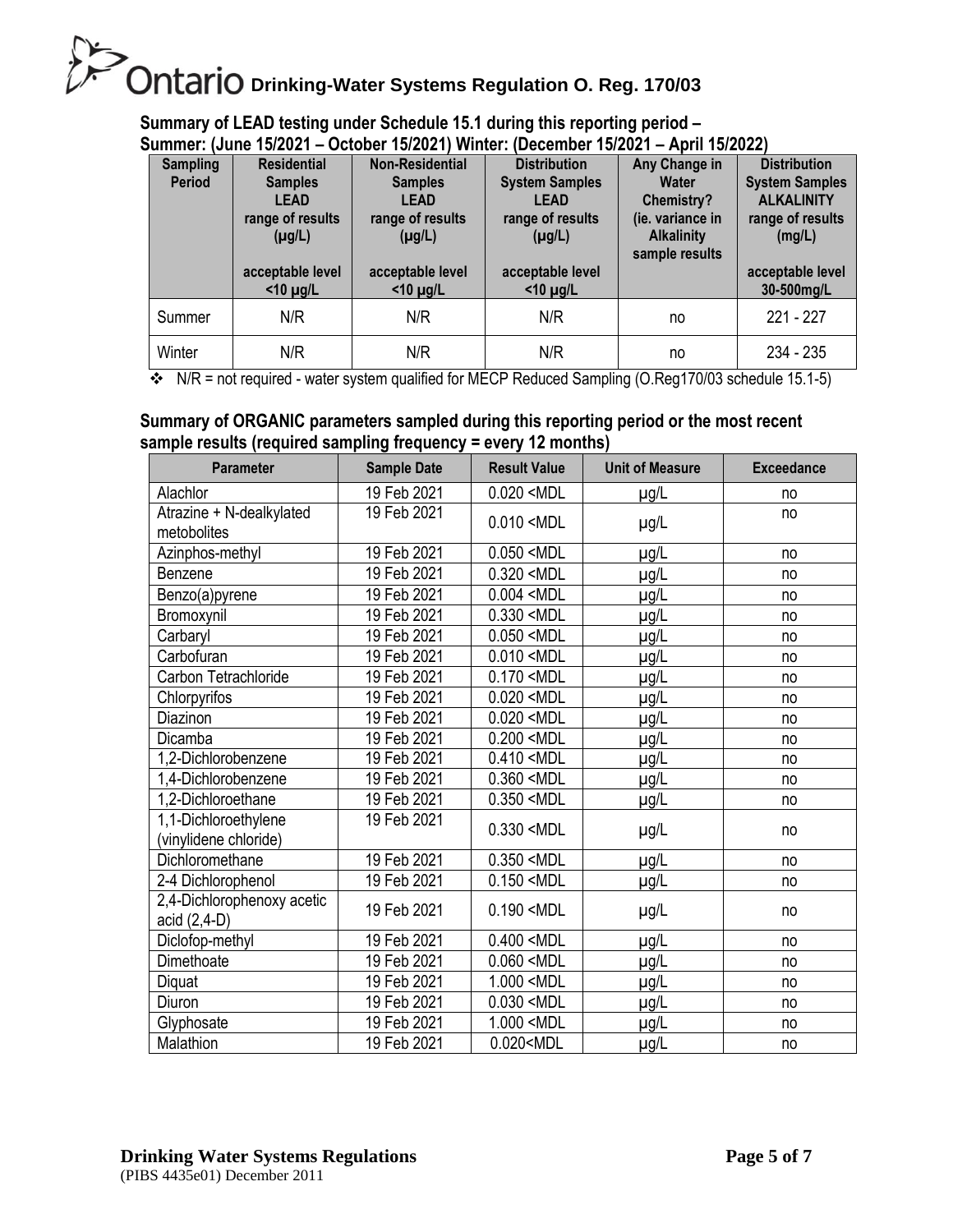| <b>HAA</b><br>(running annual average) | 19 Feb 2021<br>18 May 2021<br>17 Aug 2021<br>16 Nov 2021 | 75.78                                                              | $\mu$ g/L | no |
|----------------------------------------|----------------------------------------------------------|--------------------------------------------------------------------|-----------|----|
| Metolachlor                            | 19 Feb 2021                                              | $0.010$ <mdl< td=""><td><math>\mu</math>g/L</td><td>no</td></mdl<> | $\mu$ g/L | no |
| Metribuzin                             | 19 Feb 2021                                              | $0.020$ <mdl< td=""><td><math>\mu</math>g/L</td><td>no</td></mdl<> | $\mu$ g/L | no |
| Monochlorobenzene                      | 19 Feb 2021                                              | $0.300$ <mdl< td=""><td><math>\mu</math>g/L</td><td>no</td></mdl<> | $\mu$ g/L | no |
| Paraquat                               | 19 Feb 2021                                              | 1.000 <mdl< td=""><td>µg/L</td><td>no</td></mdl<>                  | µg/L      | no |
| Pentachlorophenol                      | 19 Feb 2021                                              | $0.150$ <mdl< td=""><td><math>\mu</math>g/L</td><td>no</td></mdl<> | $\mu$ g/L | no |
| Phorate                                | 19 Feb 2021                                              | $0.010$ <mdl< td=""><td><math>\mu</math>g/L</td><td>no</td></mdl<> | $\mu$ g/L | no |
| Picloram                               | 19 Feb 2021                                              | 1.000 <mdl< td=""><td>µg/L</td><td>no</td></mdl<>                  | µg/L      | no |
| Polychlorinated<br>Biphenyls(PCB)      | 19 Feb 2021                                              | $0.040$ <mdl< td=""><td><math>\mu</math>g/L</td><td>no</td></mdl<> | $\mu$ g/L | no |
| Prometryne                             | 19 Feb 2021                                              | $0.030$ <mdl< td=""><td><math>\mu</math>g/L</td><td>no</td></mdl<> | $\mu$ g/L | no |
| Simazine                               | 19 Feb 2021                                              | $0.010$ <mdl< td=""><td><math>\mu</math>g/L</td><td>no</td></mdl<> | $\mu$ g/L | no |
| <b>THM</b><br>(running annual average) | 19 Feb 2021<br>18 May 2021<br>17 Aug 2021<br>16 Nov 2021 | 99.33                                                              | $\mu$ g/L | no |
| <b>Terbufos</b>                        | 19 Feb 2021                                              | $0.010$ <mdl< td=""><td><math>\mu</math>g/L</td><td>no</td></mdl<> | $\mu$ g/L | no |
| Tetrachloroethylene                    | 19 Feb 2021                                              | $0.350$ <mdl< td=""><td><math>\mu</math>g/L</td><td>no</td></mdl<> | $\mu$ g/L | no |
| 2,3,4,6-Tetrachlorophenol              | 19 Feb 2021                                              | $0.200$ <mdl< td=""><td>µg/L</td><td>no</td></mdl<>                | µg/L      | no |
| Triallate                              | 19 Feb 2021                                              | $0.010$ <mdl< td=""><td><math>\mu</math>g/L</td><td>no</td></mdl<> | $\mu$ g/L | no |
| Trichloroethylene                      | 19 Feb 2021                                              | $0.440$ <mdl< td=""><td><math>\mu</math>g/L</td><td>no</td></mdl<> | $\mu$ g/L | no |
| 2,4,6-Trichlorophenol                  | 19 Feb 2021                                              | $0.250$ <mdl< td=""><td><math>\mu</math>g/L</td><td>no</td></mdl<> | $\mu$ g/L | no |
| <b>Trifluralin</b>                     | 19 Feb 2021                                              | $0.020$ <mdl< td=""><td><math>\mu</math>g/L</td><td>no</td></mdl<> | $\mu$ g/L | no |
| Vinyl Chloride                         | 19 Feb 2021                                              | $0.170$ <mdl< td=""><td><math>\mu</math>g/L</td><td>no</td></mdl<> | $\mu$ g/L | no |

 $\div$  MDL = the method detection limit - the minimum concentration of a substance that can be measured and reported with 99% confidence that the concentration is greater than zero.

#### **List any Inorganic or Organic parameter(s) that exceeded half the standard prescribed in Schedule 2 of Ontario Drinking Water Quality Standards.**

| <b>Parameter</b>       | <b>Sample Date</b>            | <b>Result</b><br>Value | <b>Unit of Measure</b> | <b>ODWS MAC</b><br>maximum<br>allowable<br>concentration |
|------------------------|-------------------------------|------------------------|------------------------|----------------------------------------------------------|
| Sodium (Na)            | 14 Feb 2020 (every 60 months) | 28.2                   | mg/L                   | $20$ mg/L                                                |
| Sodium (Na) re-sample  | 21 Feb 2020                   | 26.6                   | mg/L                   | $20$ mg/L                                                |
| Trihalomethanes (THM)  | running annual average (RAA)  | 99.3                   | $\mu$ g/L              | $100 \mu g/L$                                            |
| Haloacetic Acids (HAA) | running annual average (RAA)  | 75.8                   | $\mu$ g/L              | $80 \mu g/L$                                             |

#### **Sodium**

Sodium levels in drinking water are every 57 months. The aesthetic objective is 200 mg/L meaning at levels less than this, sodium will not impair the taste of the water. When sodium levels are above 20 mg/L the MECP and MOH are notified. Middlesex London Health Unit (MLHU) provides a "Fact Sheet" on sodium in drinking water which is included annually in January water bills and is available at:

<https://www.thamescentre.on.ca/sites/default/files/2019-05/MLHUSodiumDorchester.pdf> in